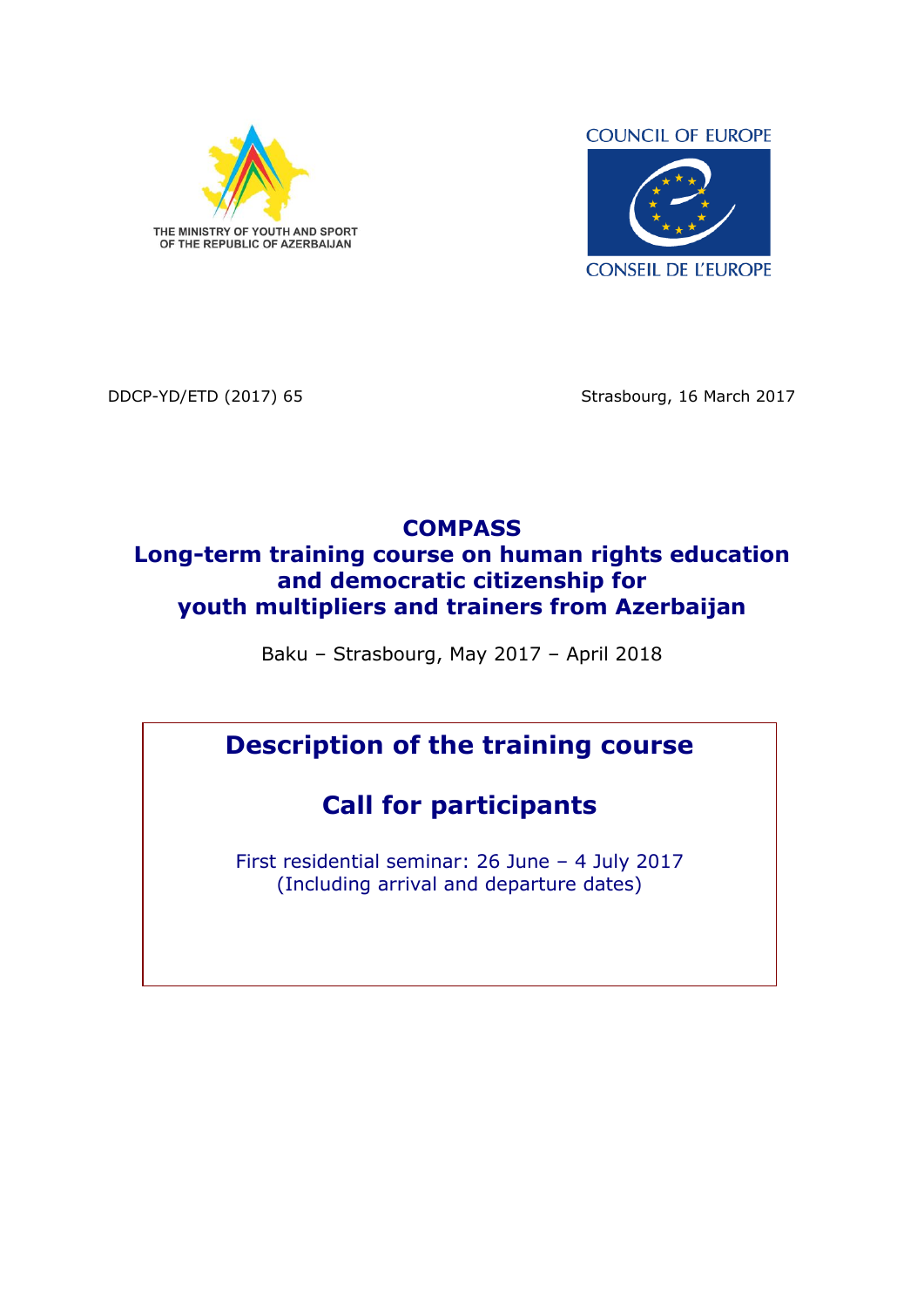#### **THE COUNCIL OF EUROPE AND HUMAN RIGHTS EDUCATION**

The Council of Europe, the continent's leading human rights organisation, has been established on 5 May 1949. It has 47 member states which have signed up to the European Convention on Human Rights, a treaty designed to protect human rights, democracy and the rule of law – the core values of the organisation. Azerbaijan became the 43<sup>rd</sup> member state of the Council of Europe on 25 January 2001.

The project of the Youth Department of the Council of Europe on Human Rights Education is a direct contribution of to the Council of Europe core mission to promote and protect human rights. The project – often referred to as Human Rights Education Youth Programme - aims to consolidate and support the role of non-governmental youth organisations and as actors in the implementation of the Council of Europe Charter on Education for Democratic Citizenship and Human Rights Education. It does so by combining the development and dissemination of tools and resources on human rights education and capacitybuilding activities for trainers, multipliers and advocates of human rights education as a human right.

Human rights education – understood as educational programmes and activities that focus on promoting equality in human dignity – is therefore of incalculable value in the shaping of a citizenship meaningful to all Europeans, as well as in the shaping of a global conscience that regards everyone as equal in dignity. Human rights education is also a very efficient way to prevent violations and develop a culture based on human dignity.

Those involved in non-formal education in youth work should also consider the evolution, practice and challenges of human rights, with regard to their universality, indivisibility and inalienability, and what they mean to the young people of today. Human rights education is more than learning about rights and duties. It is about the way in which learning is shaped and the purpose of learning: learning for human rights is as important as learning through human rights and learning in human rights. This is equally relevant to formal and nonformal contexts of human rights education.

#### **BACKGROUND INFORMATION**

The Council of Europe Action Plan for Azerbaijan for 2014-2016 is a joint initiative of the Council of Europe and the Azerbaijani authorities to support Azerbaijan in fulfilling its statutory and specific obligations as a Council of Europe member state and to help it address some fundamental human rights and rule of law issues. It includes a part on human rights education and democratic youth participation with a focus on training and provision of educational resources in the Azerbaijani language for human-rights education and democratic youth participation within and through youth work and youth organisations.

The translation and availability of "Compass" and "Have Your Say!" in Azerbaijani language play a central role in this project: it should result in a wider group of competent and experienced of youth leaders, trainers and multipliers capable of reinforcing youth organisations and youth work in Azerbaijan through participatory and human-rights based approached to youth work.

The COMPASS long-term training course on human rights education and democratic citizenship will be the main activity of the project. In addition to the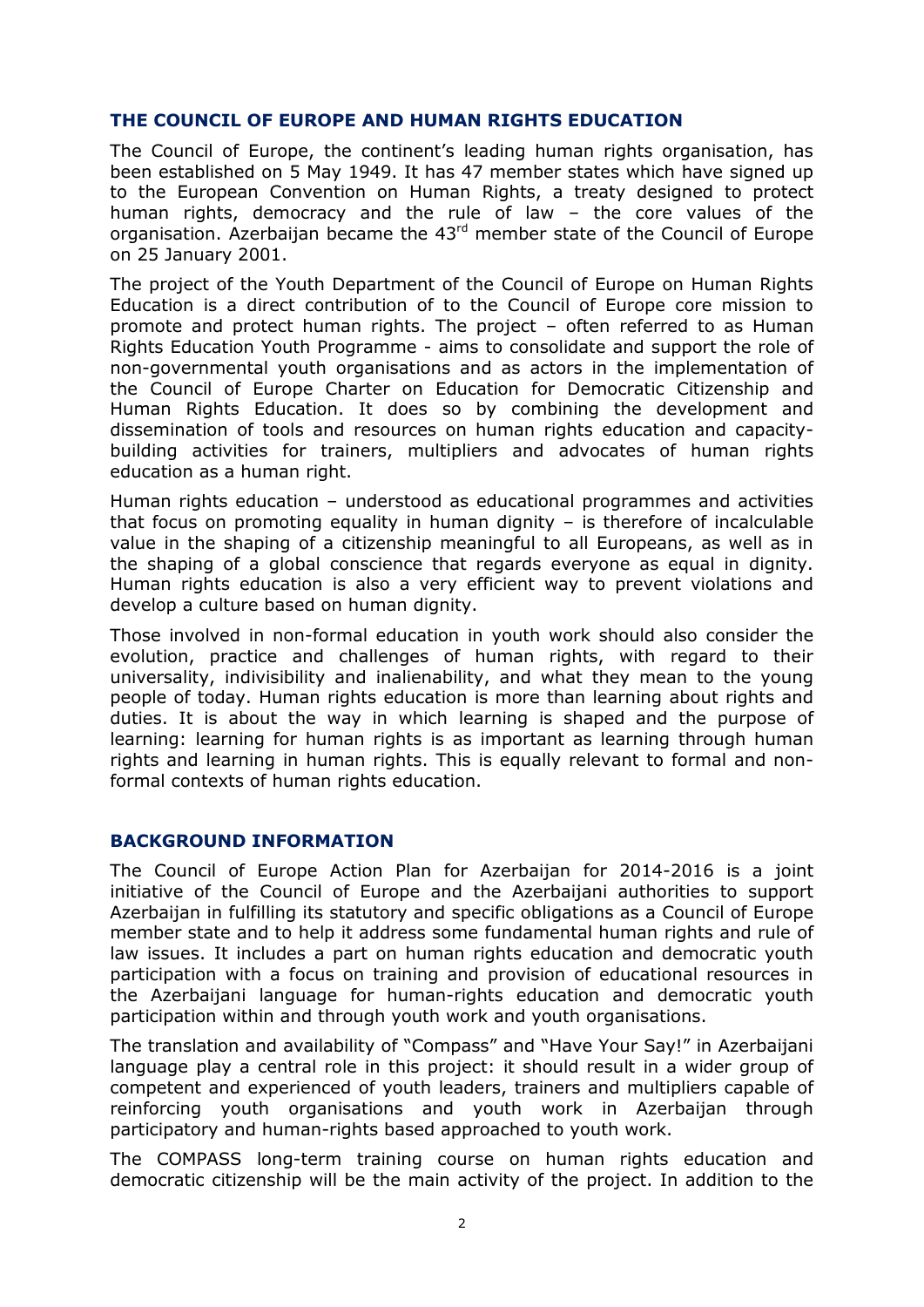capacity-building of all participants, it should also be the catalyst of the other components of the project.

The training course responds to the priorities and principles of the Council of Europe Youth Department (human rights education, youth participation, youth work and non-formal education) and to the main area of the mentioned Council of Europe Action Plan for Azerbaijan.

**The training course is co-organised** by the Ministry of Youth and Sport of the Republic of Azerbaijan and the Youth Department of the Council of Europe.

## **THE TRAINING COURSE**

The COMPASS long-term training course on human rights education and democratic citizenship (LTTC) is a thorough and complex capacity building activity that combines various forms, working methods for personal development and practical experience of the participants. It includes:

- o *Initial training seminar in Azerbaijan: 27 June – 3 July 2017*. There is an essential element of the course, allowing for participants to develop and ownership of the training process, set up objectives for learning and development, mastering the institutional and educational frameworks of the course and develop improve their competences on the key curriculum elements. The project ideas will be reviewed, revised and developed. Learning objectives will be set with trainers, mentors and organisers;
- o *E-learning phase: from June 2017 to February 2018*;
- o *Project planning an implementation: from June 2017 till February 2018*. Participants will implement educational project and activities for human rights education;
- o *Self-assessment and personal development plans: from June 2017 to March 2018*. E-learning modules as well as mentoring and peersupport groups will further support participants` learning and project development;
- o *A second residential training seminar in Strasbourg: end of March – beginning of April 2018*, dedicated to evaluation of participants their learning and the impact of their educational projects. The seminar will also include training elements in order to consolidate participants' competences development.

## **AIM AND OBJECTIVES OF THE COMPASS LTTC**

The **COMPASS training-course** will enhance the quality of human rights education with young people and of non-formal education through the development of competences (knowledge, skills, attitudes) of youth workers, leaders and trainers to implement educational projects and activities at local, regional and national level.

## **General objectives of the COMPASS LTTC:**

 $\triangleright$  To develop the competences of young people to act as multipliers and trainers of human rights education at their local and national level, based on Compass approaches;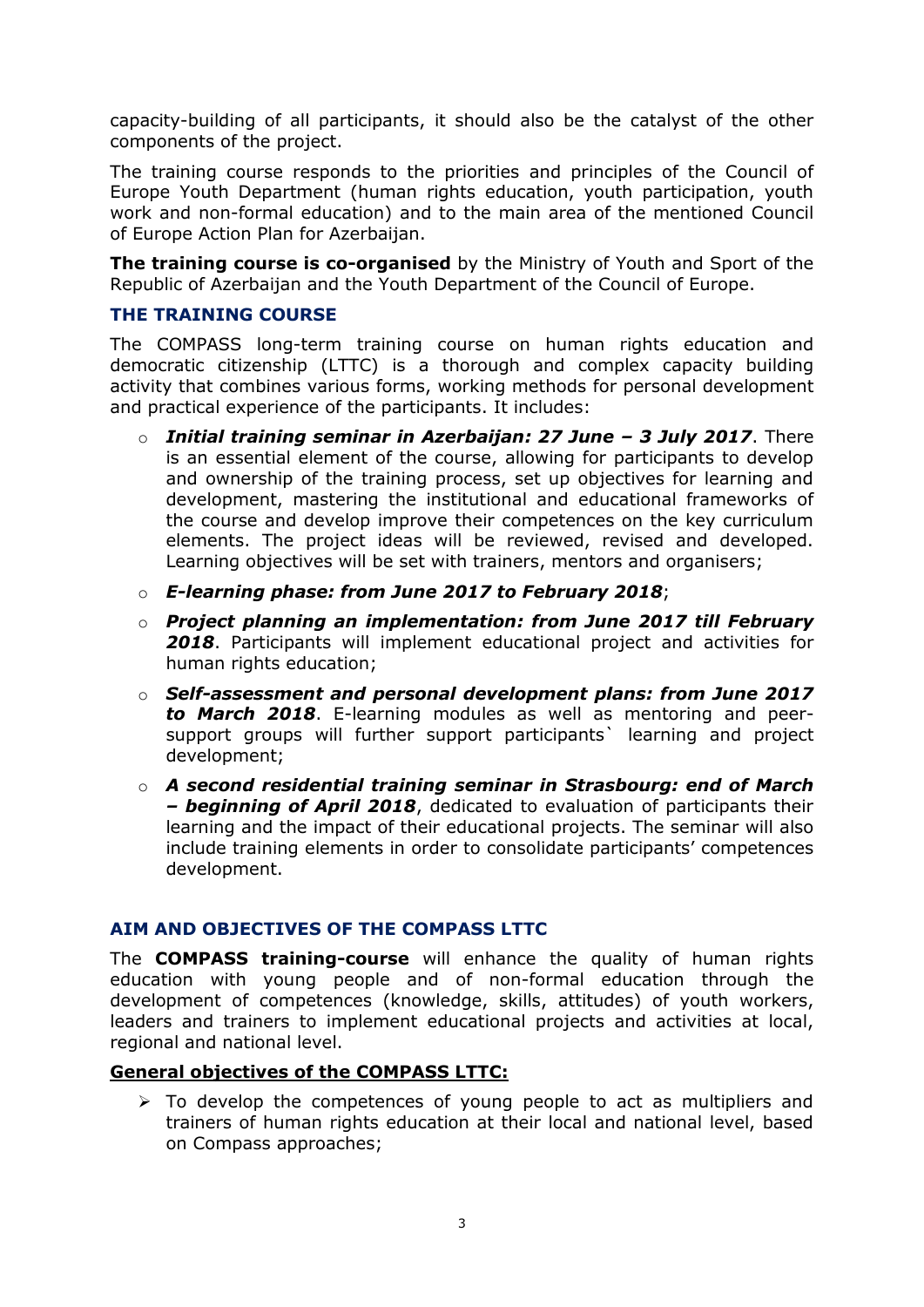- $\triangleright$  To enable participants to plan and implement projects for human rights education with young people;
- > To contribute to the quality development of non-formal education and human rights education activities by youth organisations in Azerbaijan.

## **Expected results from the COMPASS LTTC:**

- $\checkmark$  30 youth activists/leaders/workers are trained in human rights education at level that they have capacity to work as trainers at youth projects in Azerbaijan and be trainers of the Council of Europe Youth Department trainers pool;
- $\checkmark$  Youth projects for human rights and democratic citizenship education based on non-formal education approach and implemented at regional and local level covering at least 300 young people in Azerbaijan;
- $\checkmark$  Practitioners and activists for human rights education and youth participation (in Azerbaijan) are supported through educational resources in Azerbaijani;
- $\checkmark$  The 2012 version of "Compass" is available in Azerbaijani and used by the participants of LTTC in their youth work;
- $\checkmark$  An informal network at least of 20 youth qualified trainers / multipliers in human rights education is formed and supported by the youth policy stakeholders in Azerbaijan;
- $\checkmark$  Quality standards and methodologies for human rights education are developed and promoted in youth work and in non-formal educational activities in Azerbaijan;
- $\checkmark$  Human rights and democratic citizenship education recognised as an important and relevant approach to youth policy and youth work in Azerbaijan.

#### **PROGRAMME AND METHODOLOGY**

The course is designed to give participants the opportunity to experience and reflect upon activities and concepts central to human rights education based on experiential learning approaches. The course is also designed as a mutual learning situation, where participants can compare their approaches to training and to human rights education across Azerbaijan in a dialogical intercultural approach and environment.

In all phases of the course, the participants will benefit from the educational and institutional support from the Council of Europe.

#### **PLANNING AND IMPLEMENTATION OF EDUCATIONAL PROJECTS**

One of the components of the long term training course is the practical application of learning through a training project / educational activity on human rights education. Each participant is expected to plan, implement and evaluate such a project between June 2017 and March 2018.

The projects should be in principle prepared and implemented by the participants in the framework of their sending organisation/s.

#### **Requirements and criteria for the projects**

All projects should: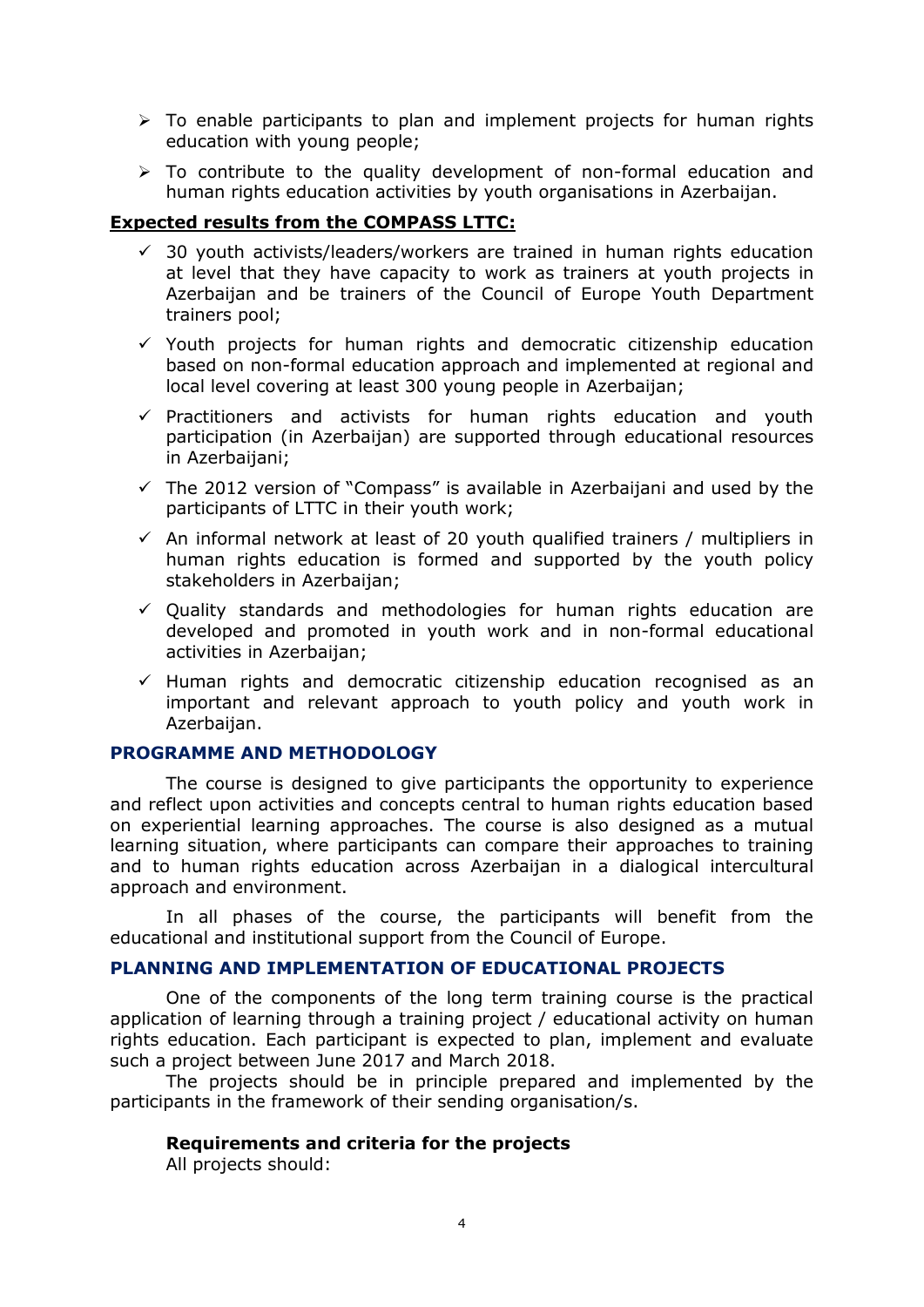1. Be initiated in the framework of the course and completed by 15 March 2018

2. Aim at promoting or introducing citizenship and human rights education with young people in Azerbaijan

3. Be based in the values and approaches of non-formal education

4. Be designed for young people in Azerbaijan and reflect the context of youth work and youth policy in the country

5. Support youth participation approaches

6. Make usage of the Azerbaijani version of Compass

7. Should involve at least 25 training hours

8. Be initiated or led by the participant in the LTTC, who must also have the role of a trainer

9. Be open for inputs from other trainers and participants of the LTTC

10. Seek to comply with the quality criteria for non-formal education activities of the Council of Europe

12. Should be documented and its results made public

The Council of Europe and its partners in Azerbaijan will provide educational and institutional support to the participants and their projects including through mentoring, peer support, project visits and institutional visibility.

### **PROFILE OF PARTICIPANTS**

The training course will bring together up to 30 participants: young leaders, youth workers, youth activists and multipliers for human rights education with the potential to become future trainers.

#### *All interested candidates must meet the following criteria and requirements:*

- Have experience working with young people within youth organisations or projects' groups;

- Be motivated to develop own competencies in human rights education in the field of youth policy and youth work in Azerbaijan;

- Have the desire and opportunity to act as multipliers or trainers in human rights education following the results of the training course;

- Be interested and able in developing projects` initiatives on human rights education and / or initiatives with young people;

- Be supported by an organisation / institution and have a recommendation letter from the sending organisation / institution / informal group;

- Be available and able to participate in the whole duration of the first residential training seminar, e-learning and practice phases and in the second residential training seminar;

- Be able to work independently in Azerbaijani and preferably in English as well;

- Be a resident of the Republic of Azerbaijan;
- Be aged between 18 and 29 years (exceptions are possible).